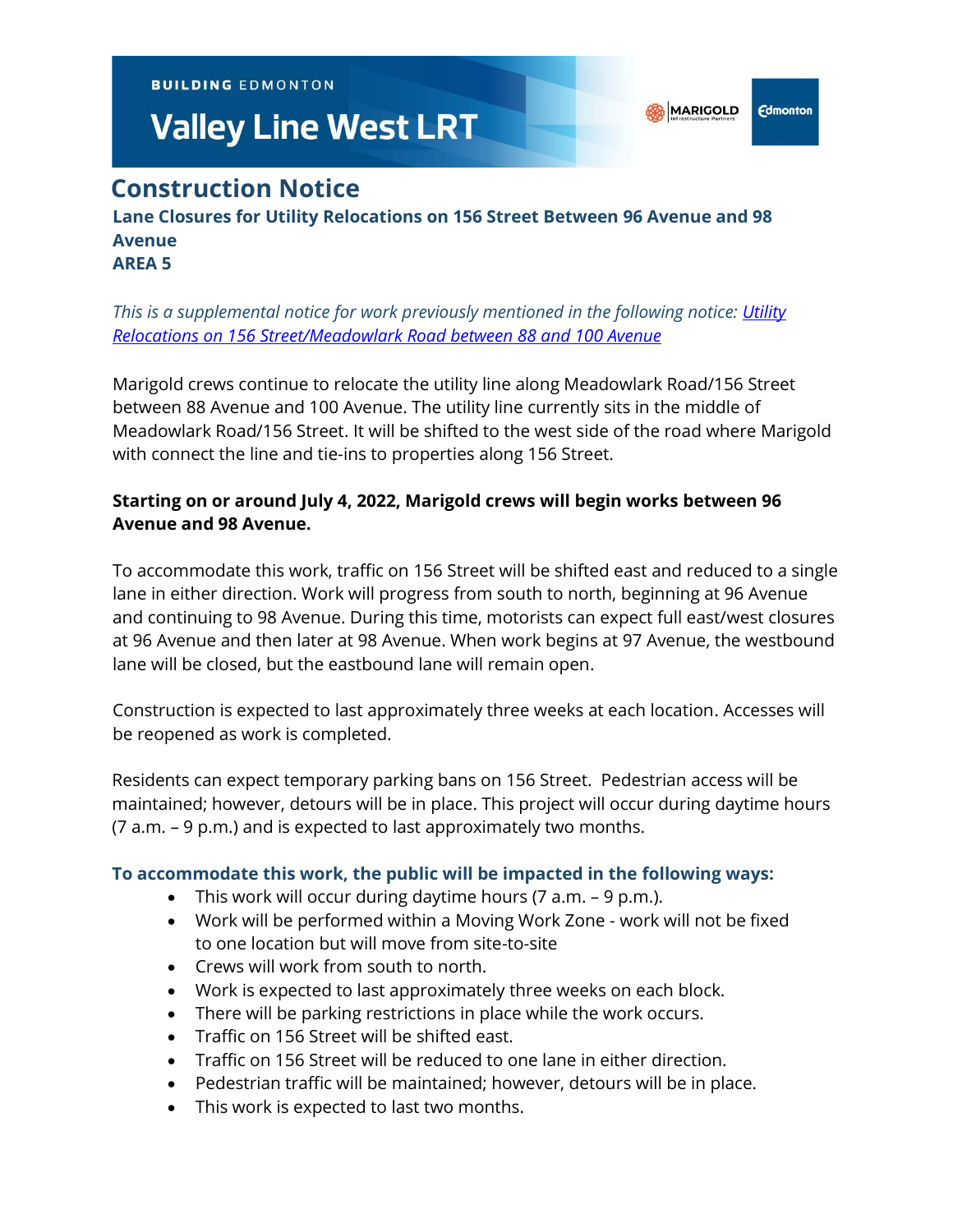#### **156 Street between 96 Avenue and 98 Avenue**



*The information in this bulletin is current to June 20, 2022. Please note that all dates are approximate and weather dependent. We thank you for your patience and understanding during the construction of the Valley Line West LRT project. Marigold Infrastructure Partners is excited to be a part of Edmonton's economic recovery.*

**Contact Us Marigold Infrastructure Partners (for construction inquiries)** Visit: marigoldinfra.ca Email: [public@marigoldinfra.ca](mailto:public@marigoldinfra.ca) Call: 780-412-2183